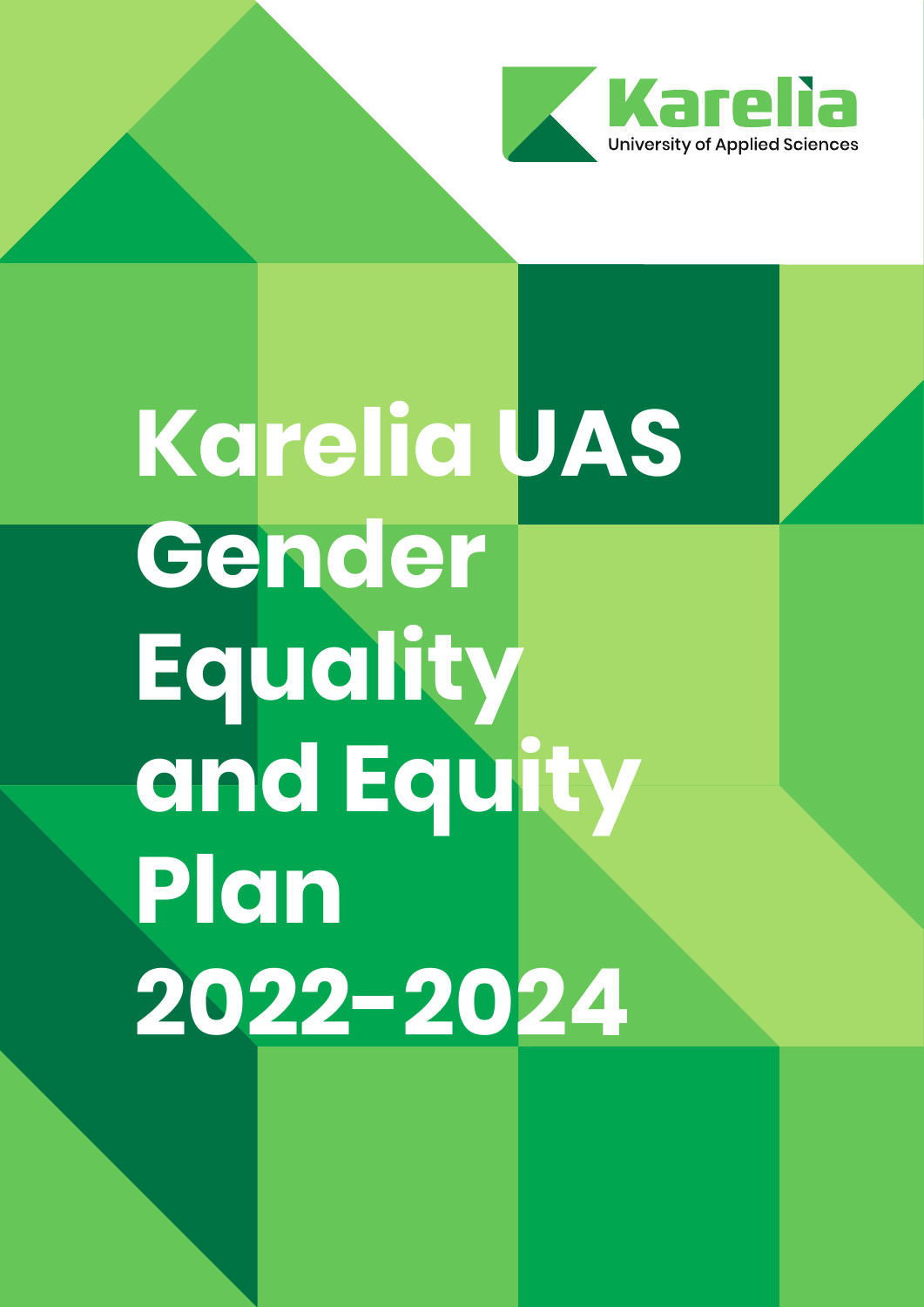Discussed in the Cooperation and Health and Safety Committee 16.12.2021

Approved on 5.1.2022 by President Petri Raivo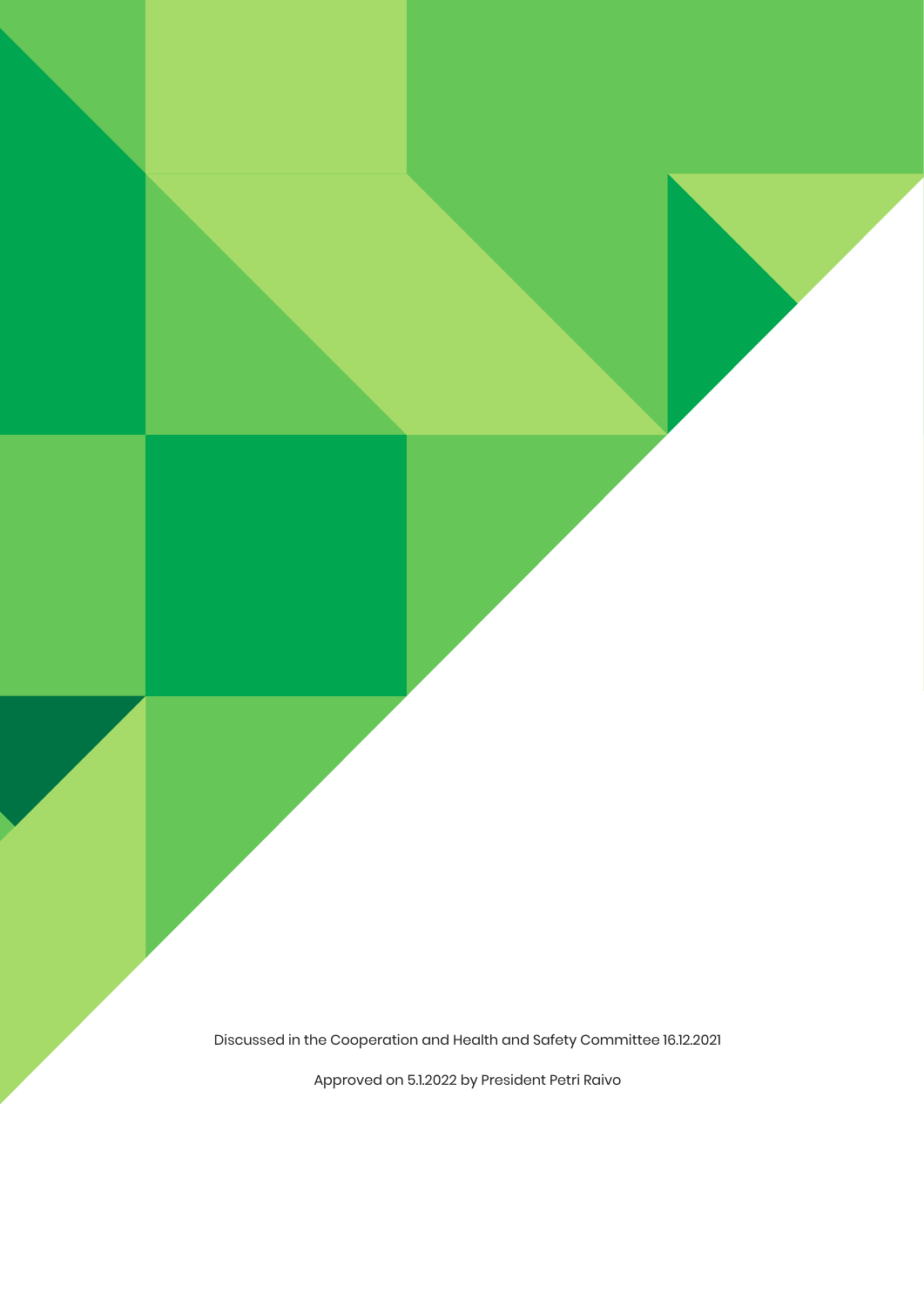# **1 Introduction**

Karelia UAS respects the human dignity of everyone, regardless of gender, gender identity, religion, origin, opinions or other personal characteristics. The purpose of this Equality and Equal Opportunities Plan is to promote the fulfilment of the legal obligations and to support the entire higher education community in promoting equality and equal opportunities and preventing discrimination.

#### **Legislation governing the plan**

Equality of persons is a fundamental right enshrined in Article 6 of the Finnish Constitution (731/1999), the core of which is the prohibition of placing people in unequal positions on the basis of personal characteristics without justifiable cause. The promotion of equality is regulated in more detail in the Act on Equality between Women and Men (609/1986) and the Non-discrimination Act (1325/2014). These laws require employers and educational institutions to have an equality and equal opportunities plan. The plan must include an inventory of the current situation, the actions planned to promote equality and non-discrimination and an assessment of the implementation of measures under previous plans. The figure below lists the characteristics of a person protected by the Equality and Non-discrimination Acts.

#### **Characteristics of a person protected by legislation**

**Act on Equality between Women and Men** 

gender gender identity gender expression

#### **Non-discrimination Act**

age, origin, nationality, language, religion, belief, opinion, political activity, trade union activity, family relationships, state of health, disability, sexual orientation or other personal characteristics

#### Further information:

www.tasa-arvo.fi www.yhdenvertaisuus.fi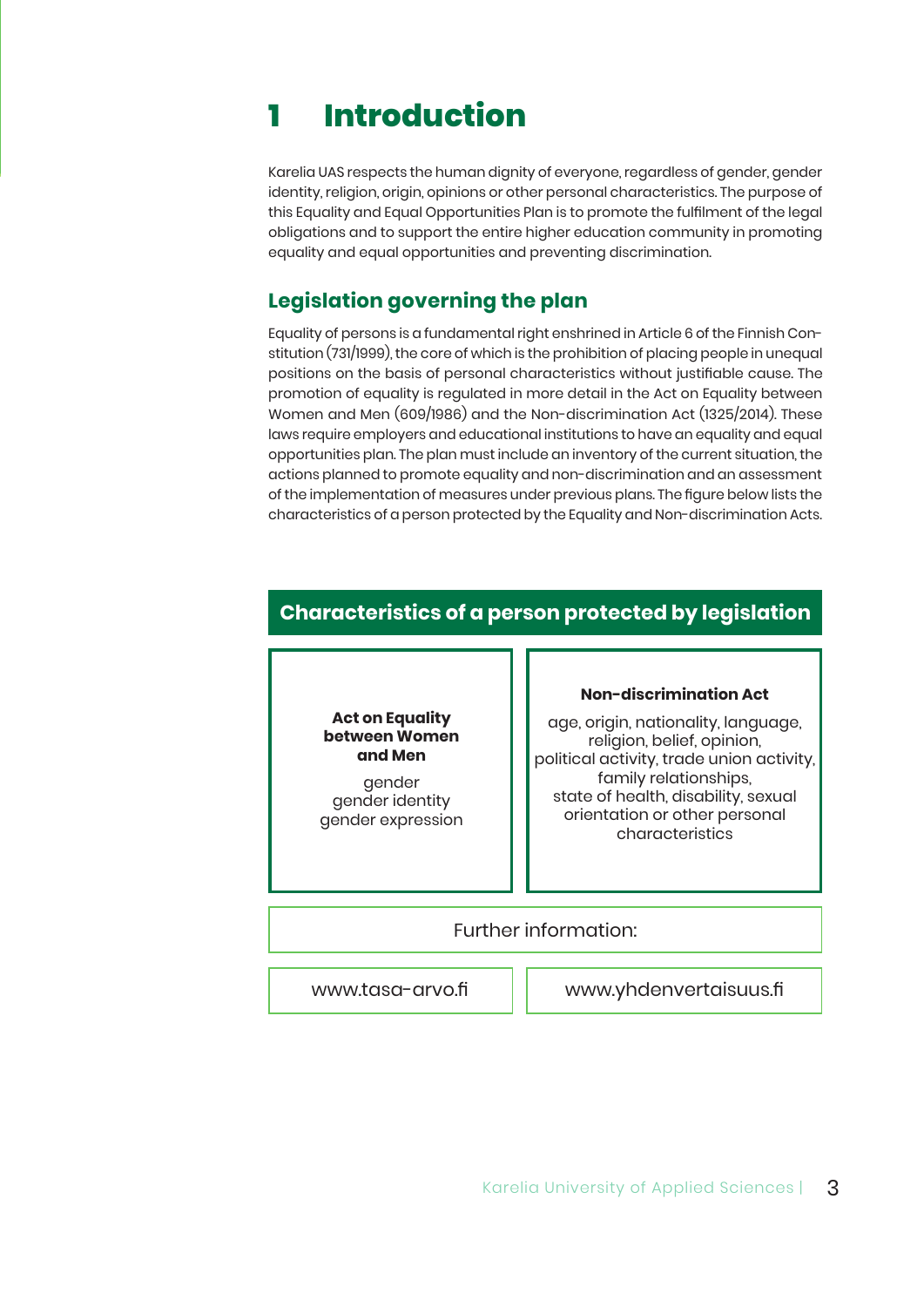In the development of the Karelia UAS Gender Equality and Equality Plan, attention was also paid to the UN Sustainable Development Goals (SDGs), which aim to ensure human rights, human well-being and the stability of societies in a sustainable way from an environmental perspective. The plan refers to these goals by presenting a relevant icon. The SDGs can be found online.

Equality and non-discrimination are taken into account in all the activities of Karelia UAS. The UAS is a safe, caring, respectful, communal and accessible working and studying environment, where every person is valued as an individual. The UAS encourages students and staff to engage in respectful and constructive dialogue between life-view values. These values are underpinned by a set of ethical principles that support the realisation of equality and equity.

#### **The ethical principles of staff and students of Karelia University of Applied Sciences**

- I do not accept bullying or abusing others in any form.
- I do my job well and take personal responsibility for it.
- I implement equality and respect difference.
- I show confidence and respect towards other people's competence, working methods and discretion.
- I take responsibility for well-being at work/ in studies and for the atmosphere of working/studying environment.
- I am polite and follow good manners.
- I adjust my resources to my duties and express that to my superior/teachers.
- I encourage others to independent thinking and support everyone's right to an opinion.
- I strive to grow as a person and a member of community alongside my professional development.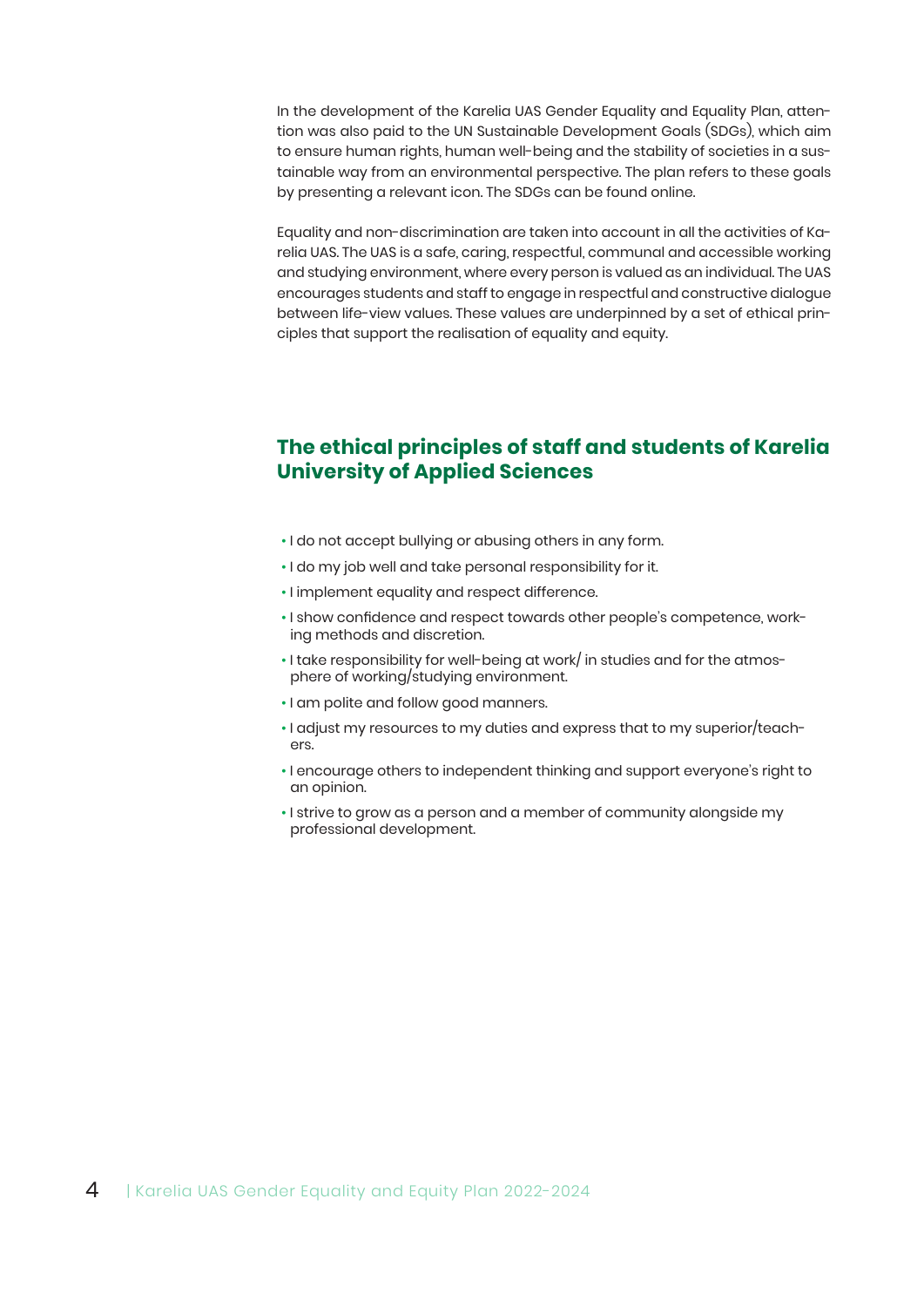#### **Gender Equality Plans (GEP)**

Programmes funded by the EU Commission must aim to tackle gender inequalities, improve work-life balance and promote equality between women and men in research and innovation. The relevant and recommended areas of the GEPs are illustrated in the graphs below. These issues have been taken into account in this Equality and Equity Plan.

# **Mandatory GEP process requirements**



# **Recommended GEP content areas**





European<br>Commission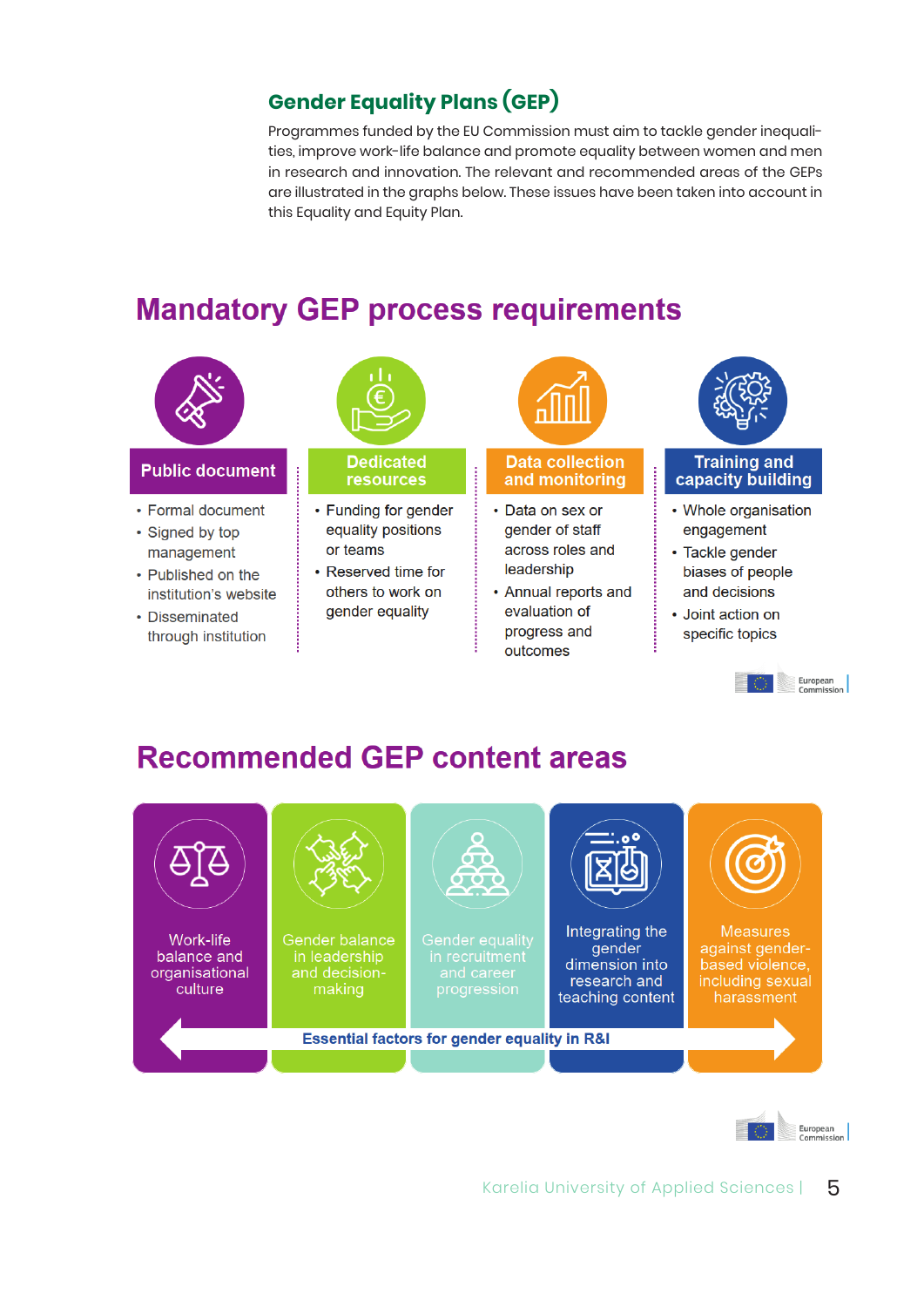#### **Description of the planning process**

The first gender equality plan for Karelia UAS was made for the period 2009-2011. The Equality Plan was combined with the Non-Discrimination Plan and at the same time the Karelia Ethical Principles 2013-2015 were created. The plan has been reviewed and updated for 2016-2018 and 2019-2021.

An update of the Equality and Non-Discrimination Plan for 2022-2023 was carried out at the end of 2021. Jaana Tolkki, Human Resources Manager, Hanna Utriainen, HR Specialist, and Atte Korte, Chief Shop Steward of the OAJ, were responsible for the preparation of the plan. The mapping of the current situation presented in the plan is based on the equality and non-discrimination survey conducted with staff in autumn 2021. In addition, the student union POKA conducted a corresponding survey for students. The plan was discussed by the UAS Cooperation and Health and Safety Committee in December 2021.



HEALTH AND WELL-**BEING** 

#### **Other related plans**

Karelia UAS also has other plans and programmes that support the implementation of equality and equal opportunities. The Age and Work Capability Programme aims to promote the maintenance of staff's work capacity and the development of skills at different stages of their careers. The well-being at work programme describes how the UAS considers and supports the well-being at work of its staff. The active concern model is a tool for identifying, discuss-

ing and resolving various challenging situations in the workplace. The model also includes guidelines for reporting inappropriate behaviour and harassment.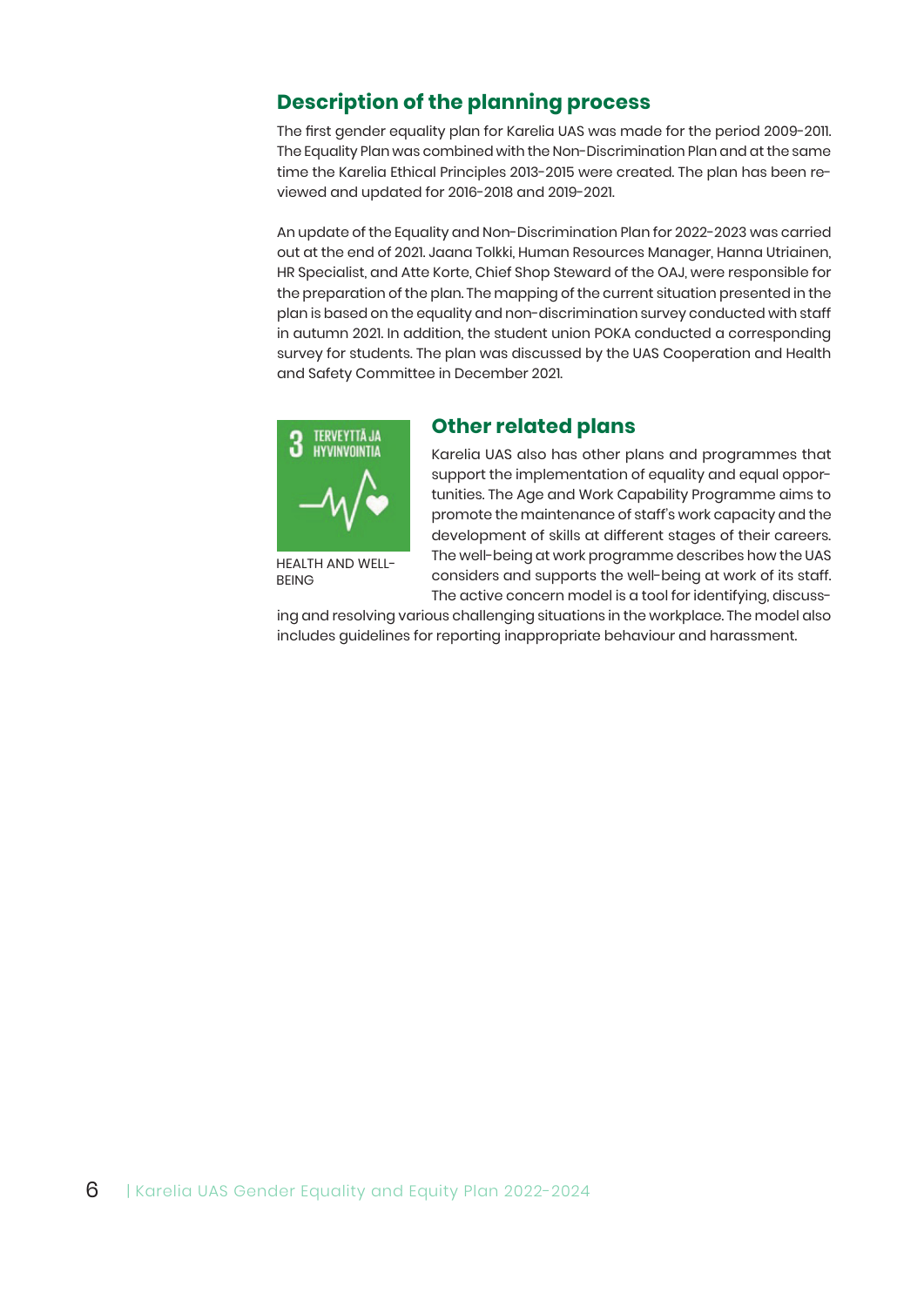# **2 Mapping the equality and equity situation**

#### **Measures taken in the past**

Karelia UAS's previous equality and non-discrimination plans have included numerous actions to promote equality and non-discrimination, many of which have become an integral part of the UAS's normal activities.



**REDUCING** INEQUALITY Karelia UAS has been declared a discrimination-free area in 2011, and since then non-discrimination has been a core value guiding its activities. Equality and non-discrimination are taken into account in all activities and the ethical principles of the UAS are highlighted, for example, in staff induction. The model of active concern includes tools to address discrimination and harassment for both staff and students.

Many measures have been taken to promote equality at

the UAS. The needs of people from different cultures have been identified. For example, both campuses have quiet spaces suitable for activities of one's own religious beliefs. The internationalisation of students and staff has been taken into account, for example by making services and guidance available in English.

Accessibility has been taken into account in the design of the facilities and both campuses are accessible. Karelia has also taken into consideration the needs of different learners. The Student Welfare Officer is responsible for the special support guidelines, which have been developed for the Pakki student portal and intranet.

The balancing of work and family life is supported in Karelia UAS in many different ways. Those returning to work from extended leave are given an induction and work arrangements are agreed with them to ensure a smooth return to work.



PEACE, JUSTICE AND GOOD ADMINISTRATION

When appointing the working teams of the UAS, equal participation of women and men has been taken into account. Both women and men are selected for job interviews whenever there are candidates of both sexes. In the internal recruitment process, everyone has an equal opportunity to apply for a post. In the case of equally qualified candidates, a positive discrimination procedure may be considered in recruitment where one sex is clearly under-represented.

Staff are paid in accordance with the collective agreement. The demanding nature of the work is assessed on the basis

of criteria drawn up in consultation with the collective agreement and the shop stewards. The differences in pay are explained by the experience and TVA bonuses provided for in the collective agreement. Staff training and career progression is regularly monitored by means of career development discussions.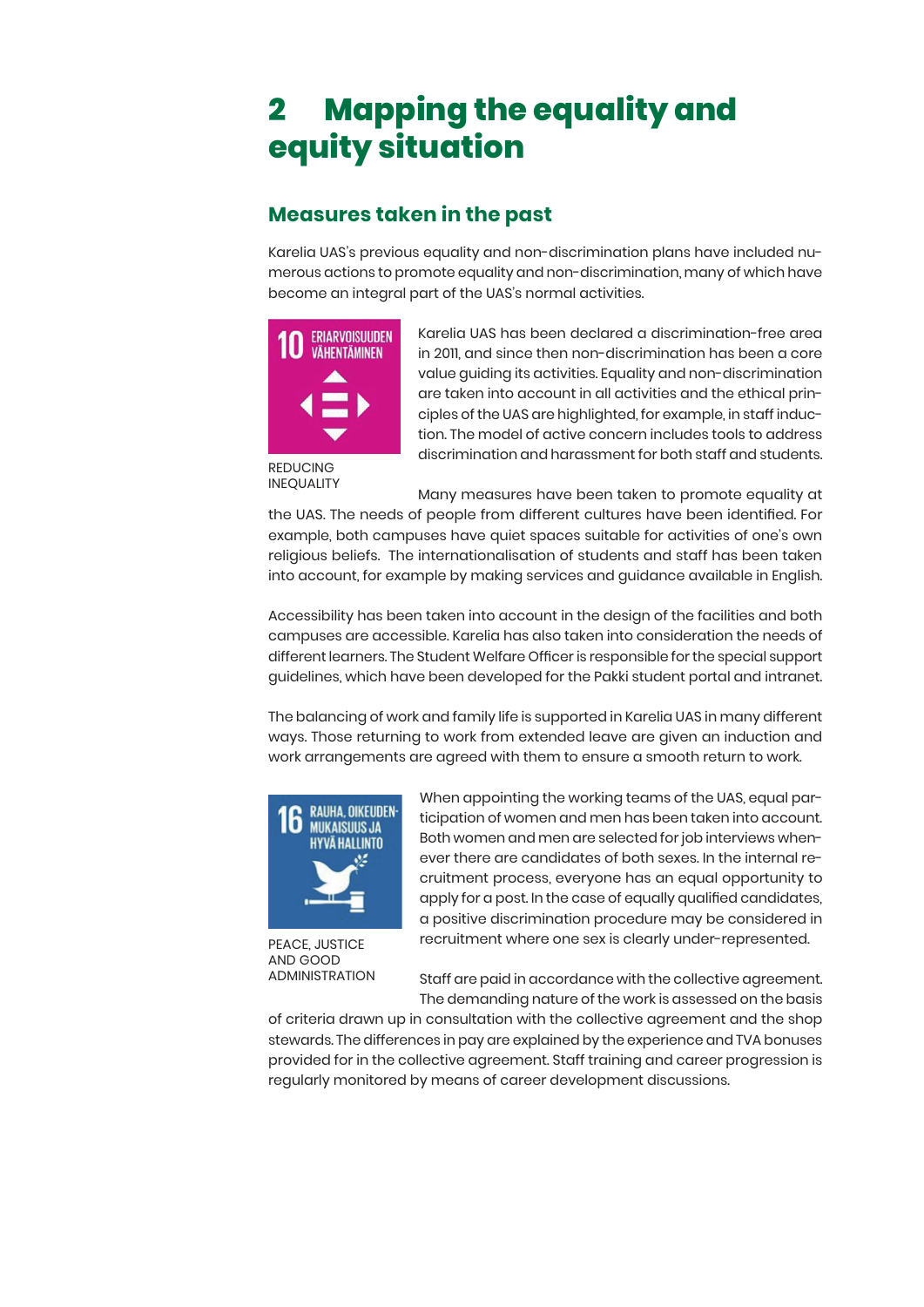#### **Equality and equal opportunities survey for staff and students**



EQUALITY BETWEEN GENDERS

#### Staff

Karelia's staff have been asked about equality and equal opportunities using the same questionnaire in 2011 (152 respondents), 2016 (67 respondents), 2018 (66 respondents) and most recently in 2021 (71 respondents). In 2021, the response rate was 22% of the staff. As the response rate was low, the results are approximate.

in my workplace

The surveys have been used to gather information on em-

ployees' experiences of equality in their workplace. The questionnaires asked employees to rate the implementation of equality and equity on a five-point scale (Figure 1) in the areas listed.

**Figure 1** Achieving equality and equity in the Karelia work community.



**Work community at Karelia**

1 = very poorly implemented, 2 = rather poorly implemented, 3 = satisfactorily implemented, 4 = quite well implemented,

5 = very well implemented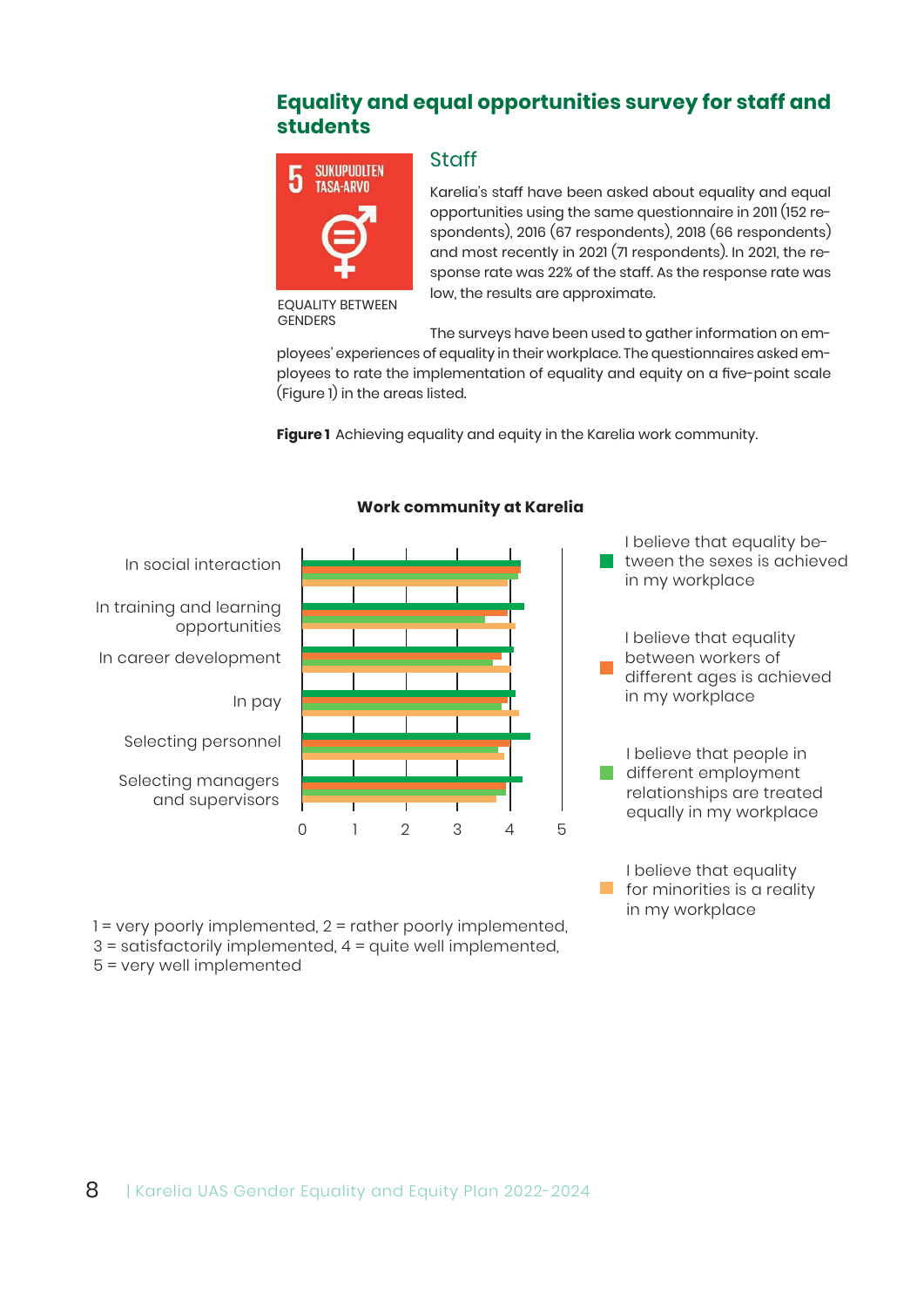According to the survey, Karelia's work community is fairly or very well organised in terms of

#### *gender equality*

• best in the selection of staff, worst in career development and pay

#### *equality between employees of different ages*

• best in social interaction and worst in career development

#### *equal treatment of people in different employment relationships*

• best in terms of social interaction and worst in terms of training and learning opportunities

#### *equality for minorities*

• best in social interaction and pay, worst in the selection of managers and supervisors

One part of the survey was to find out how Karelia's staff can balance their work with caring for loved ones, relationships, friends, studies, hobbies or second jobs. The question was asked with the options that challenges are experienced on an annual, monthly or weekly basis. The most common challenge is to balance work and leisure activities, also on a weekly basis. A few times a year, it is perceived as difficult to balance work with relationship time and time with friends. However, the majority of respondents felt that this was not the case for me or that there were never difficulties in balancing work and family life.

Work pressure is seen as the biggest challenge in reconciling work and private life. Other reasons included problems with work scheduling, large work-loads and the timing of work. Solutions were suggested to improve work planning to better distribute the workload over the academic year and the working day.

The majority of respondents have not experienced or been subject to discrimination. Those who have experienced discrimination report that they have been discriminated against mainly by a colleague, but also by their supervisor and management. Discrimination has been experienced in the distribution of tasks and in the appreciation of work.

According to the survey, some sexual harassment has been observed in Kare-lia. Sexual harassment is perceived to include ambiguous and sub-stylish language and unwanted remarks about the body and sexuality. Sexual harassment is mainly experienced by a colleague. Some harassment based on gender or other personal characteristics was found in the survey.

According to the survey, equality between people of different ages and equali-ty for minorities are considered to be the most important areas for improvement. Attention was requested to be paid to the distribution and planning of work and to equal pay. The need to take into account the internationalisation of the Karelia community was mentioned by several respondents. The second-most importantly, the environment should support staff and students from different cultures. All information, communication and documents should also be in English.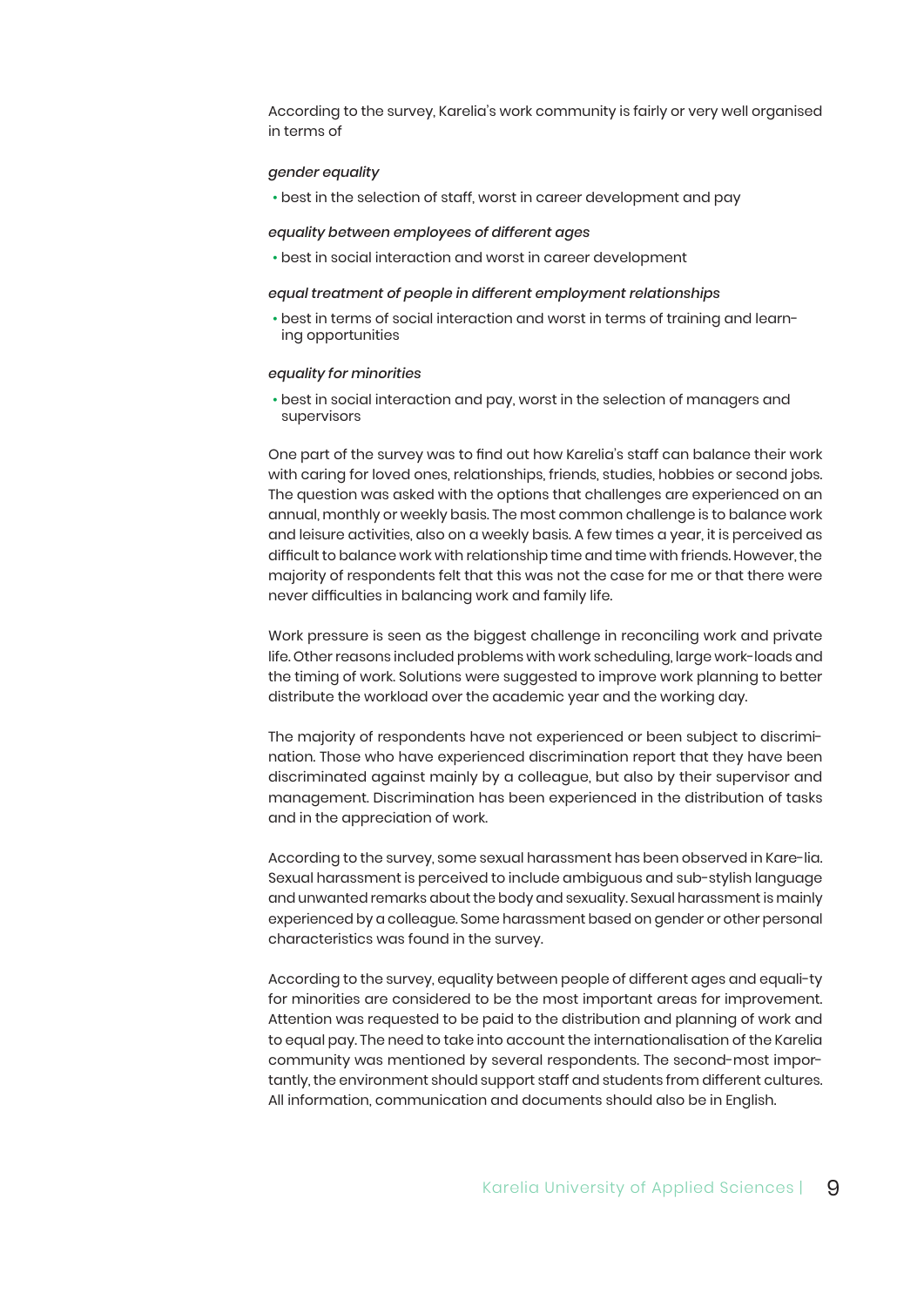

#### **Students**

The Karelia UAS student union POKA conducted in 2021 a gender equality and equality survey for Karelia UAS students, based on the survey conducted for the Karelia staff. The survey was answered by 232 students, which was just under 7% of the Karelia students in attendance. The respondents were from a wide range of educational backgrounds. The largest number of respondents (50) was from the social sci-

EDUCATION

ences, the second largest from business (34) and the third largest from nursing (21). The previous survey of students was carried out in 2018, with 15 respondents.

The majority of respondents to the student survey felt that Karelia is doing a fairly or very good job in

- *gender equality*
- **•** *equality between students of different ages*
- **•** *equality for minorities*

The majority of Karelia UAS students have not experienced or been subjected to discrimination in the last two years. Respondents who had observed or experienced discrimination assume that discrimination is caused by the diversity of people or people's inability to accept and work with different people. Discrimination was mainly observed or experienced by students from the same student group. Some respondents had observed or experienced discrimination from other students or teachers.

According to the survey, the majority of students who responded to the questionnaire had not experienced or perceived sexual harassment in Karelia. The majority of students who had experienced or witnessed sexual harassment responded that it was ambiguous or sub-standard language. The majority had responded that sexual harassment had been observed or experienced by someone other than their own group or by a student from their own group. Just under a third of respondents had observed or experienced inappropriate language and the majority had responded that the inappropriate language was related to personal characteristics. Inappropriate language has also been related to origin and gender.

Students' open responses indicated that equality and equity could be promoted by integrating the themes into studies, Karelia's communication and theme weeks. The responses indicated that it would be important to stimulate debate on what is and is not acceptable behaviour towards others. It was felt that discussion would raise awareness and thus also prevent unconscious discrimination.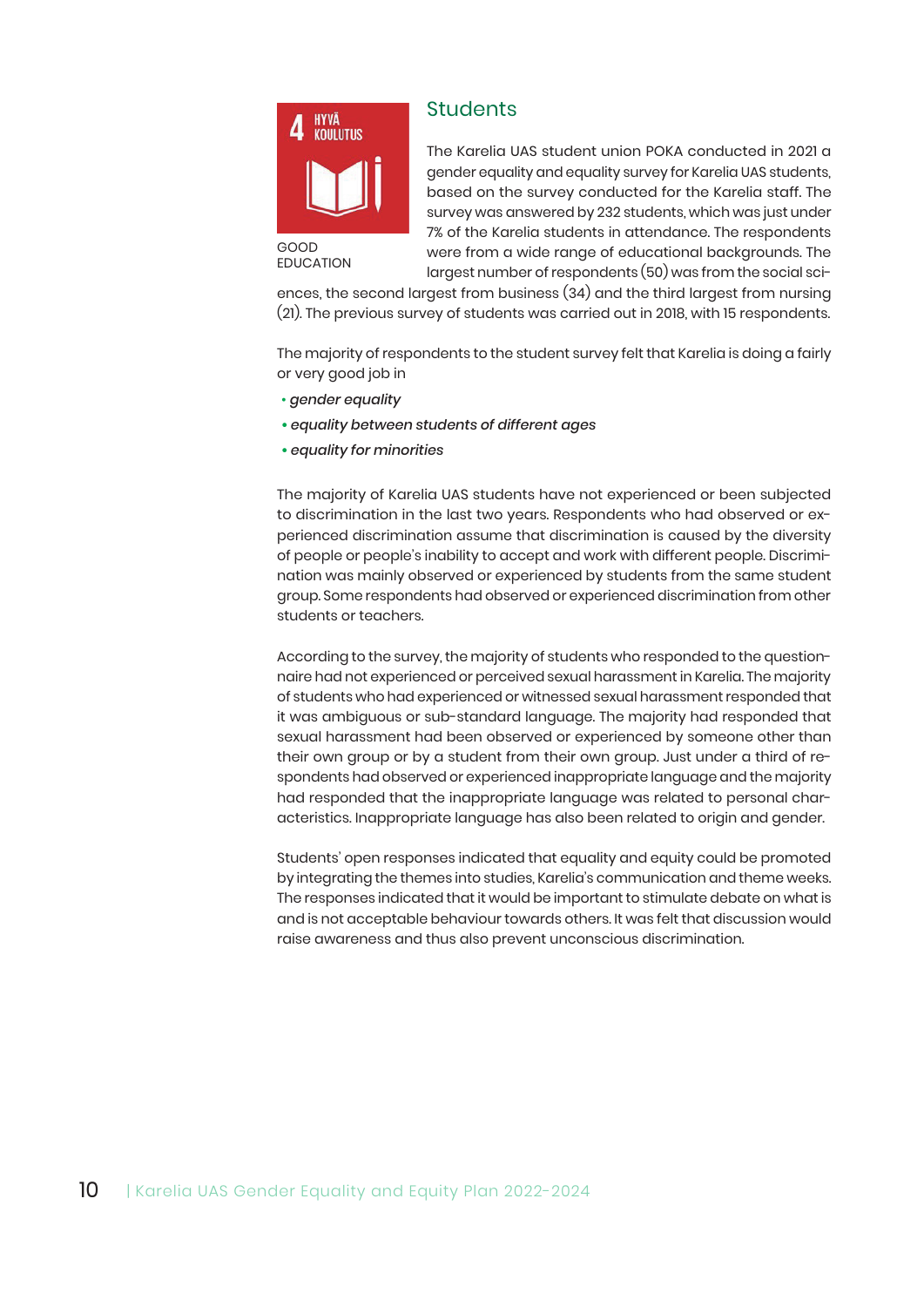# **3 Measures**

The aim of Karelia UAS is that the whole working and studying environment should be open and respectful of other people. The UAS values the principle of equality between different people and respect for people. Leadership is based on an open, equal and coaching management culture. Emphasising gender diversity and changing discriminatory attitudes is an important part of promoting equality.

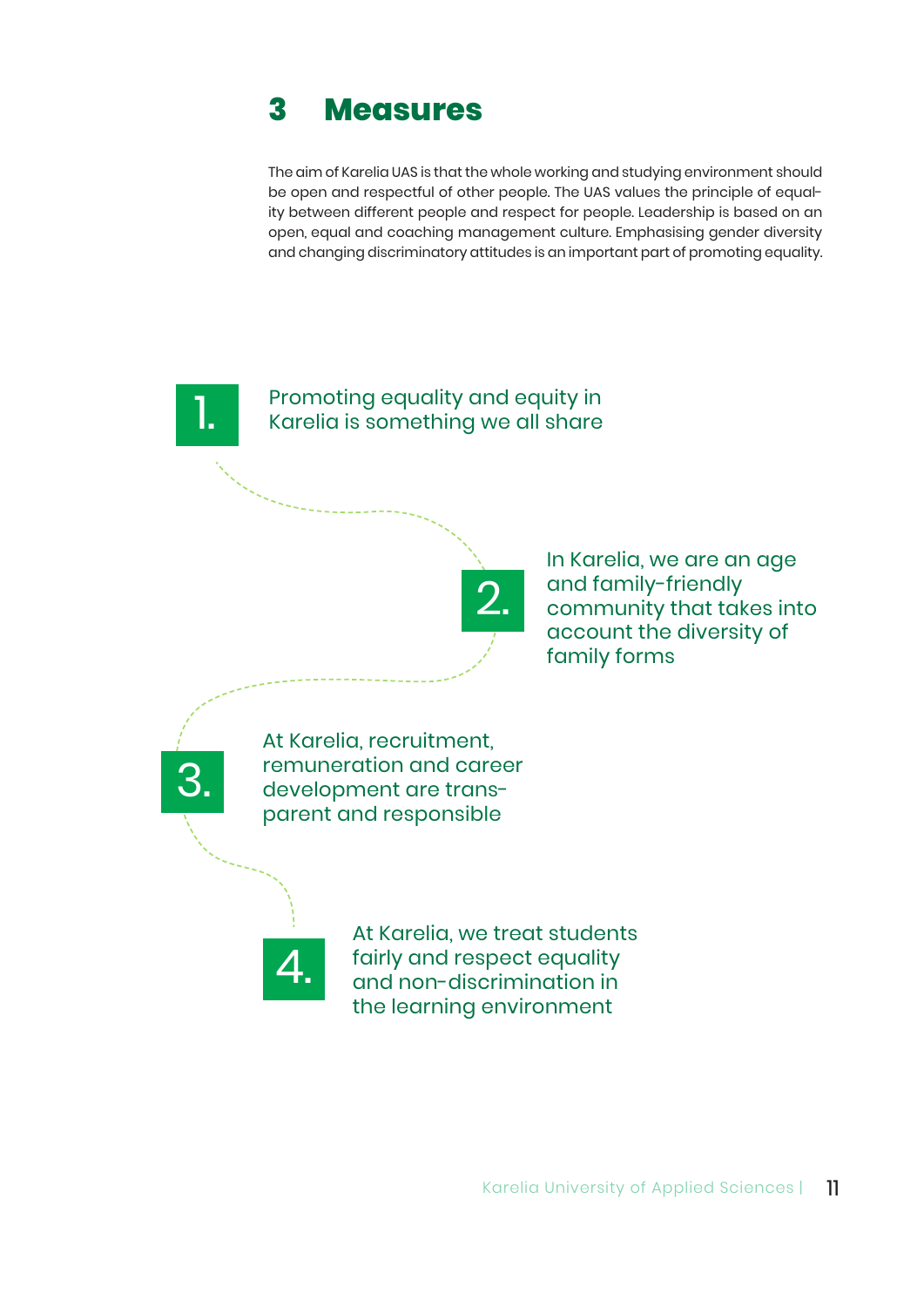# 1.

#### Promoting equality and equity in Karelia is something we all share

*Our immediate supervisors take into account the promotion of equality and equity.*

- Everyone in the Karelia community ensures that the atmosphere is accepting, open and tolerant.
- In human resources planning and management, our supervisors pay attention to the fairness of work assignments and working hours.
- In the training of supervisors, we develop awareness of equality and equity.
- We will include equality and equity as an element of our management development programme.

*We all have a responsibility to address and report on gender and equality related grievances such as harassment.*

• We operate an active concern model and, where appropriate, we use a harassment reporting form.

*We will identify potential equality and non-discrimination concerns and take corrective action where necessary.*

- We regularly monitor this through staff feedback, student feedback, worklife feedback and self-assessments of training and management.
- We will establish an Equality and Equal Opportunities Officer position, for which there will be an internal open call for applications in Karelia.



#### In Karelia, we are an age and family-friendly community that takes into account the diversity of family forms

*We support people of different ages and family situations through flexible working time arrangements, such as flexible working hours and the possibility of part-time work and unpaid leave such as shift work.* 

 *We enable flexible and self-directed working through Karelia's multi-site working principles.*

*We welcome the use of family leave and support return to work with flexible working hours and training.* 

• We are preparing for the changes brought about by the family leave reform, for example by training our HR staff.

*We support the development of staff's skills at different stages of their careers, for example through career coaching, job rotation, work experience periods and mentoring.*

- We support older people's ability to work through various arrangements such as senior holidays and retirement coaching.
- We will transform the age and work capability programme into a career programme to better support an age and family-friendly culture.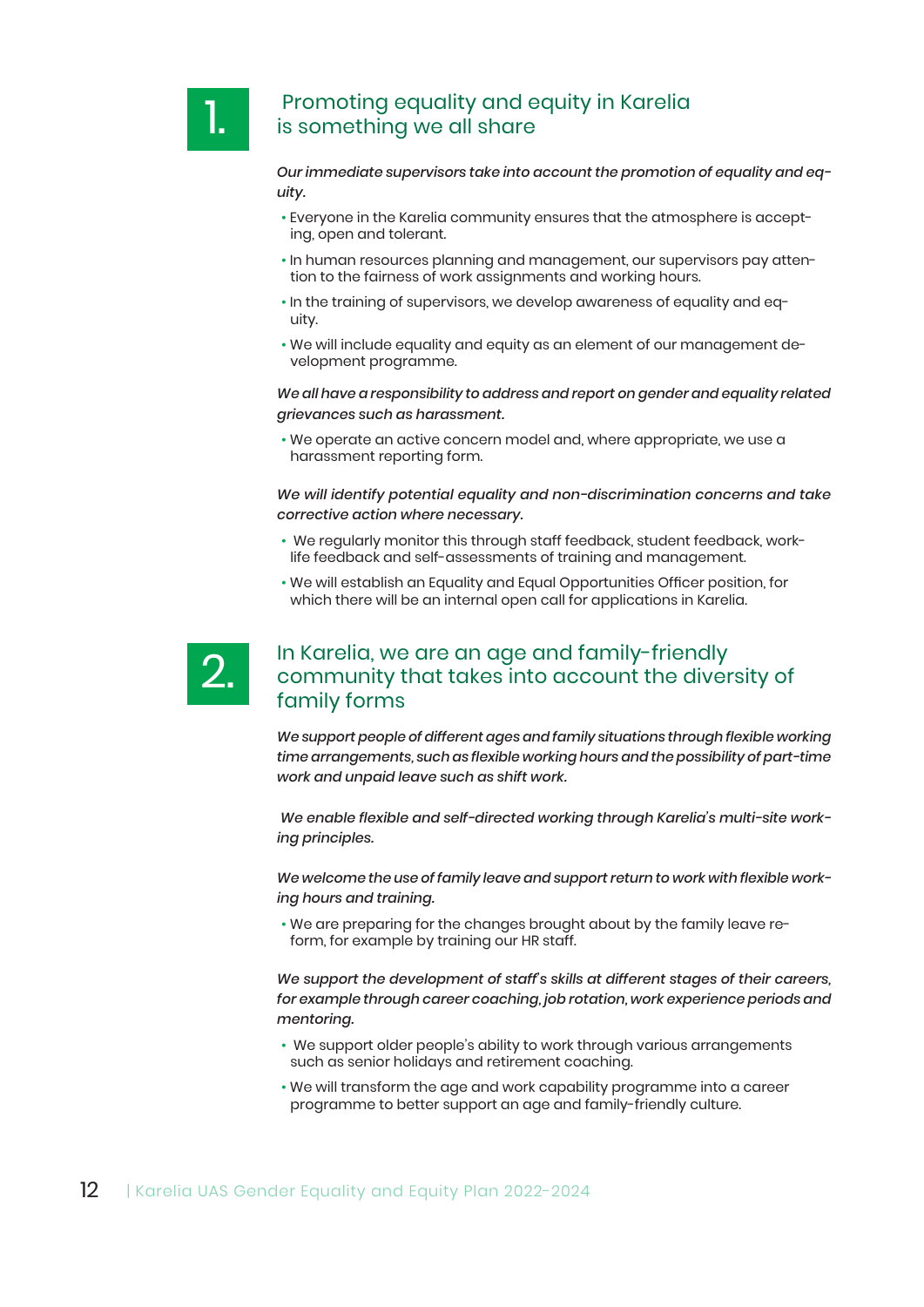

#### At Karelia, recruitment, remuneration and career development are transparent and responsible

*Through the strategic human resources plan, we anticipate future recruitment needs and ensure a sufficient supply of skilled staff.*

*Our recruitment guidelines are written in our strategic HR plan, which is available to staff on the intranet. The recruitment guidelines include instructions on gender equality and equal opportunities.*

*We all have the opportunity to participate in internal and external application processes.*

*Our pay is in line with the collective agreement and there are no un-justified differences in pay.*

- Karelia's pay scales are openly available to staff on the intra-net
- Karelia Vipunen, which provides near real-time information on the operational results of the UAS, is available to all staff in the Karelia Intranet. We are developing Karelia Vipunen so that average salary data and staff job titles are available to all

*We support staff in creating their own career paths through career development discussions.*

• We are building a succession planning system that will enable horizontal career paths in particular.

In staff training and induction, we increase knowledge about sustainability and *responsibility.* 



#### At Karelia, we treat students fairly and respect equality and non-discrimination in the learning environment

*Our learning environment is equal and equitable, and discriminatory practices, for example, are not tolerated.*

*We offer a wide range of training options in different fields for people in different life situations.*

*Our teaching and learning environment enables learning and qualifications on an equal basis for all students.*

- Our campuses are accessible.
- We pay particular attention to barriers to learning and make special arrangements to support students in need of special support.

*For students, we offer a wide range of guidance and support services such as the services of a student welfare officer and a pastor.* 

*We have made it possible for students to provide feedback and influence, for example through OPALA feedback and Karelia-POKA cooperation meetings.*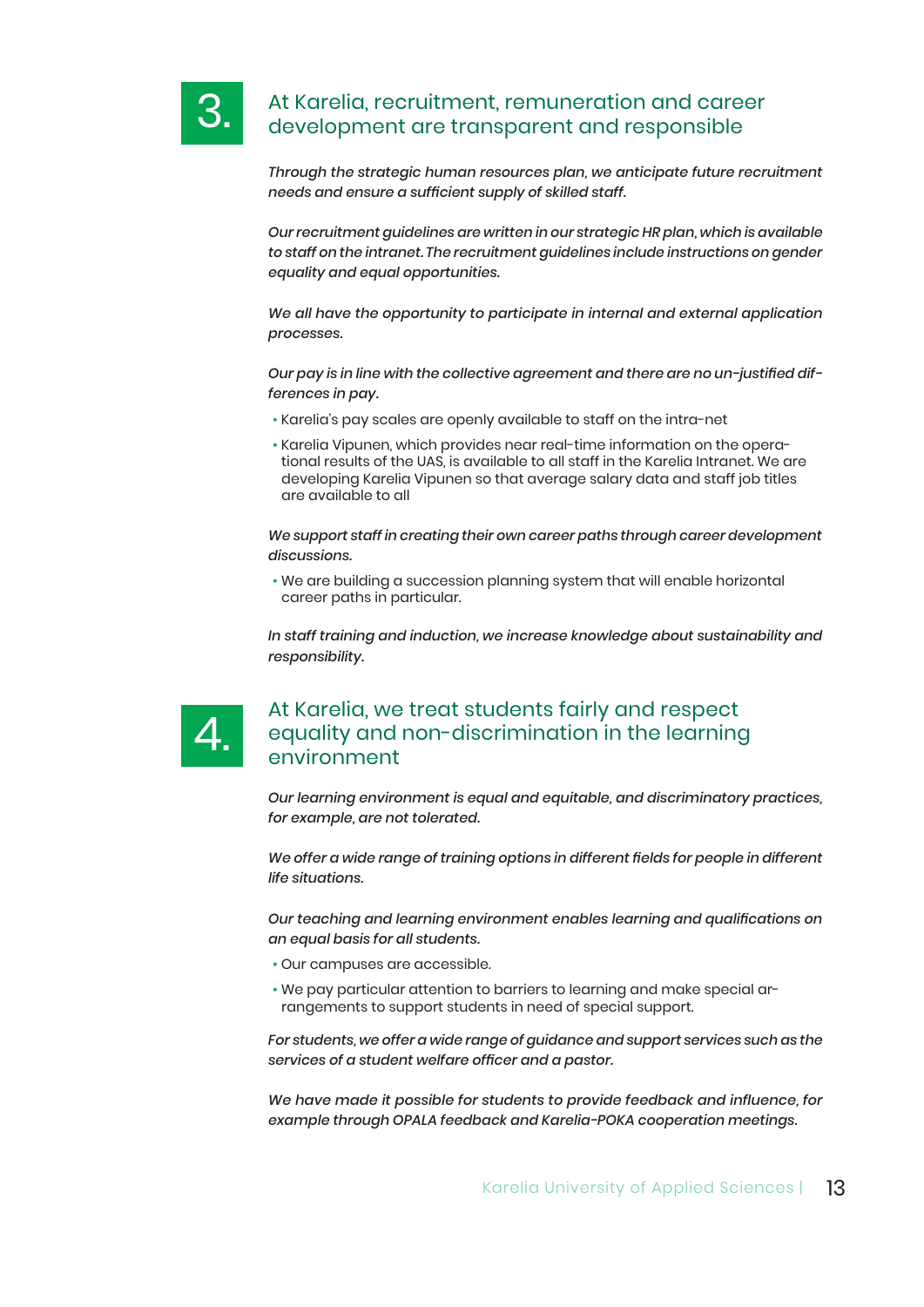# **4 Monitoring the implementation**

Karelia UAS conducts an annual staff survey (HEPALA) and student feedback survey (OPALA), which also survey respondents' views on equality and equity issues. The results of the survey are discussed in the management group, the cooperation and occupational health and safety committee, the well-being at work group and the Board of the UAS.

The Equality and Equal Opportunities Officer is responsible for monitoring the development of the equality and equal opportunities situation in the UAS. Every employee and student has the opportunity to report any concerns to the Equality and Equal Opportunities Officer.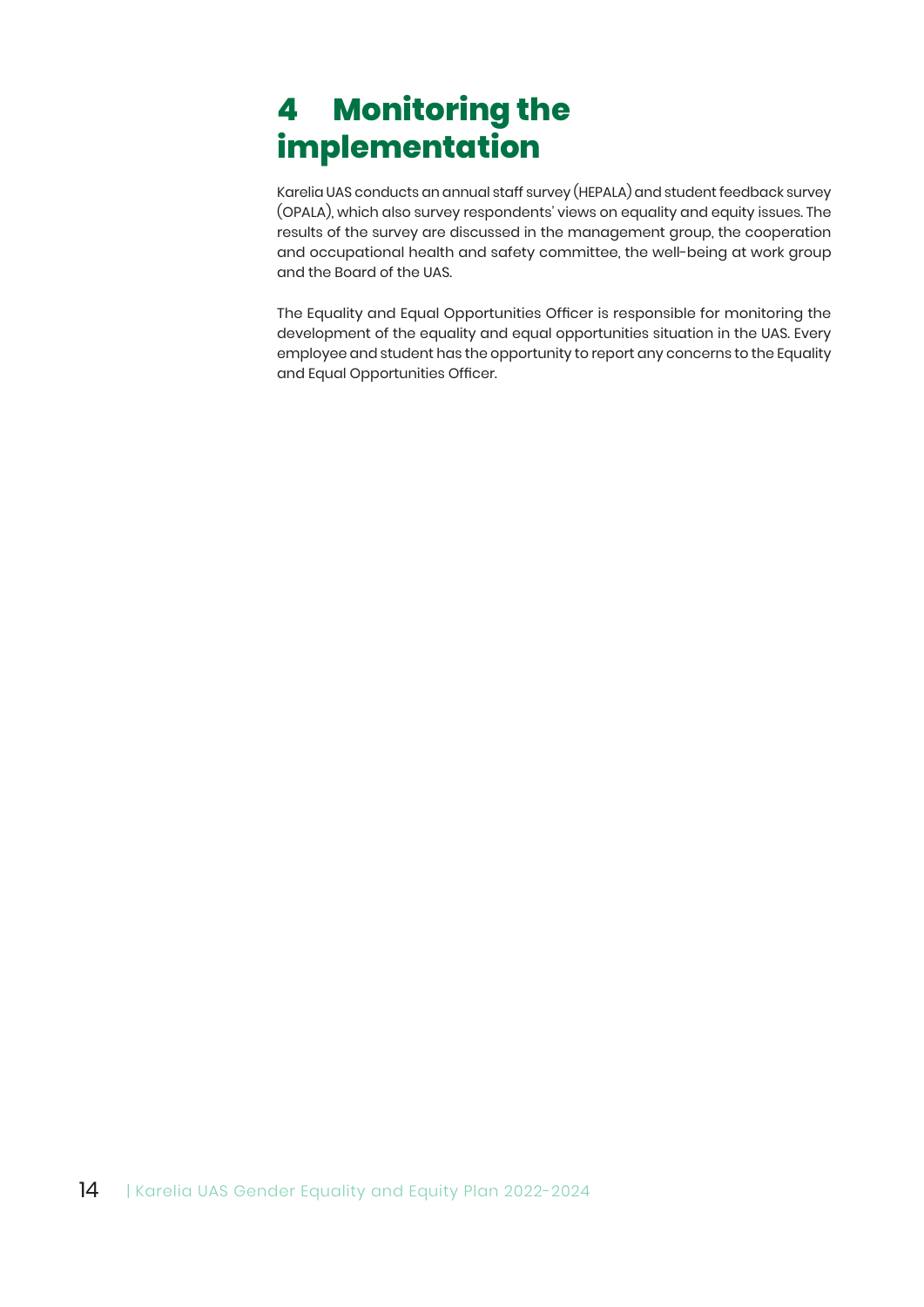# Appendixes **Appendixes**

#### **Gender distribution at Karelia**

| <sup>'</sup> Female | Male |
|---------------------|------|
| 59%                 | 41%  |

# **Typical job titles, permanent, 2021**

|                                          | Female         | Male |
|------------------------------------------|----------------|------|
| Lecturer                                 | 76             | 58   |
| Teacher                                  | 11             | 3    |
| Head of education                        | 7              | 3    |
| Senior lecturer                          | 6              | 7    |
| Student services coordinator             | 5              | 0    |
| Prjoject specialist                      | $\overline{4}$ | 4    |
| Data expert                              | $\overline{4}$ |      |
| Project manager                          |                | 4    |
| Financial administration spe-<br>cialist | $\overline{4}$ | 0    |

# **Typical job titles, temporary,2021**

|                      | Female | Male |
|----------------------|--------|------|
| Teacher              | 12     | 3    |
| Part-time teacher    | 19     | 9    |
| Project coordinatori |        |      |
| Project specialist   | 3      | 5    |
| Project manager      | 3      | 4    |
| Project planner      | 0      | 3    |

|                           | Female | Male |
|---------------------------|--------|------|
| Immediate supervisor 2021 |        |      |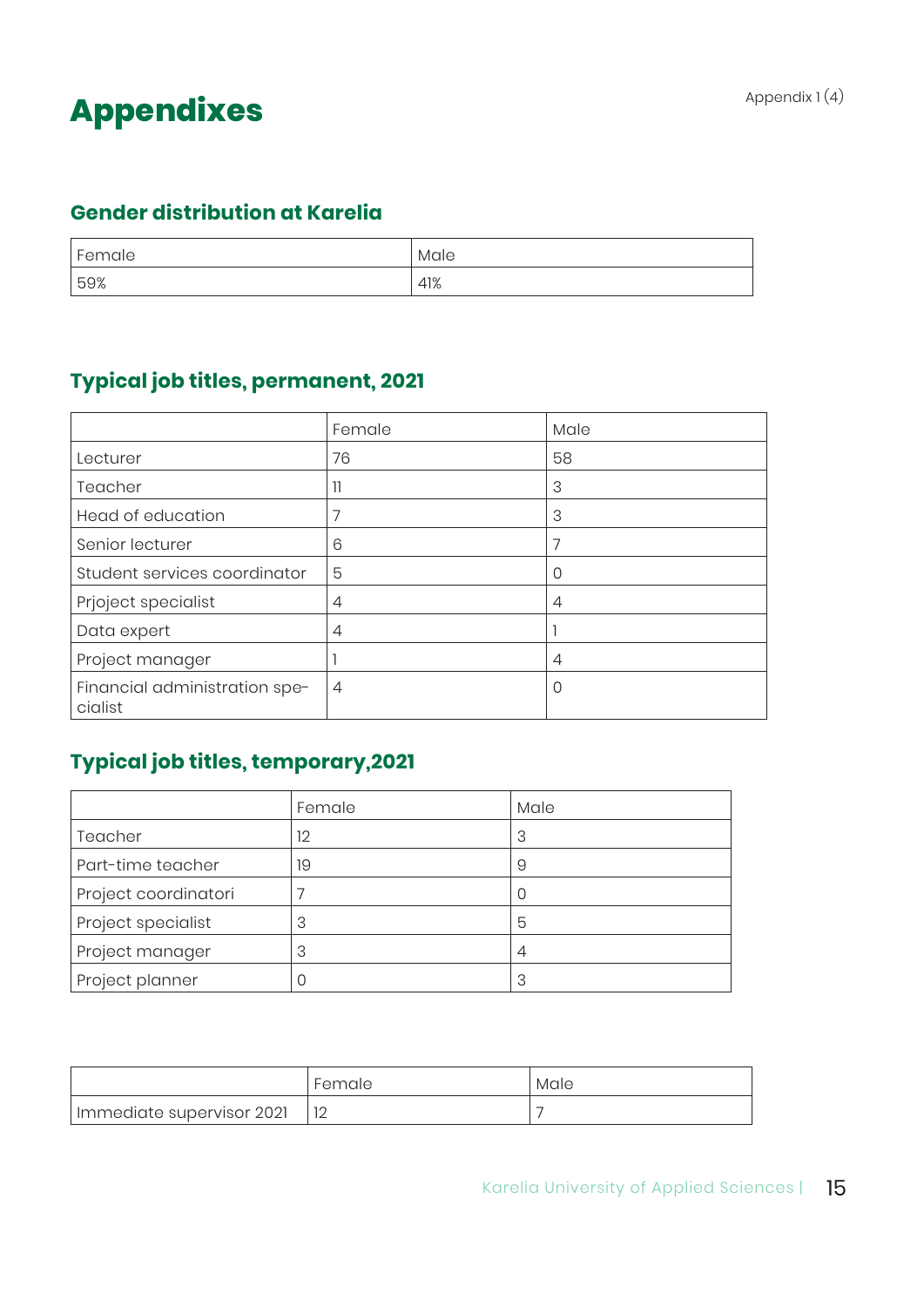# **Pay analysis of men and women, 2021**

# Average total income/month

|                 | Female | Male | Difference |
|-----------------|--------|------|------------|
| Senior lecturer | 5929   | 6034 | 2%         |
| Lecturer        | 4664   | 5197 | 10%        |
| Teacher         | 4123   | 4733 | 13%        |

# Average total income/month

|                                                                                  | Female | Male | <b>Difference</b> |
|----------------------------------------------------------------------------------|--------|------|-------------------|
| Upper management,<br>immediate supervi-<br>sors and administra-<br>tion managers | 6180   | 6457 | 4 %               |
| Administration and<br>support services staff                                     | 3477   | 3205 | 8%                |
| Project personnel incl.<br>Project managers                                      | 3592   | 3983 | 10 <sub>%</sub>   |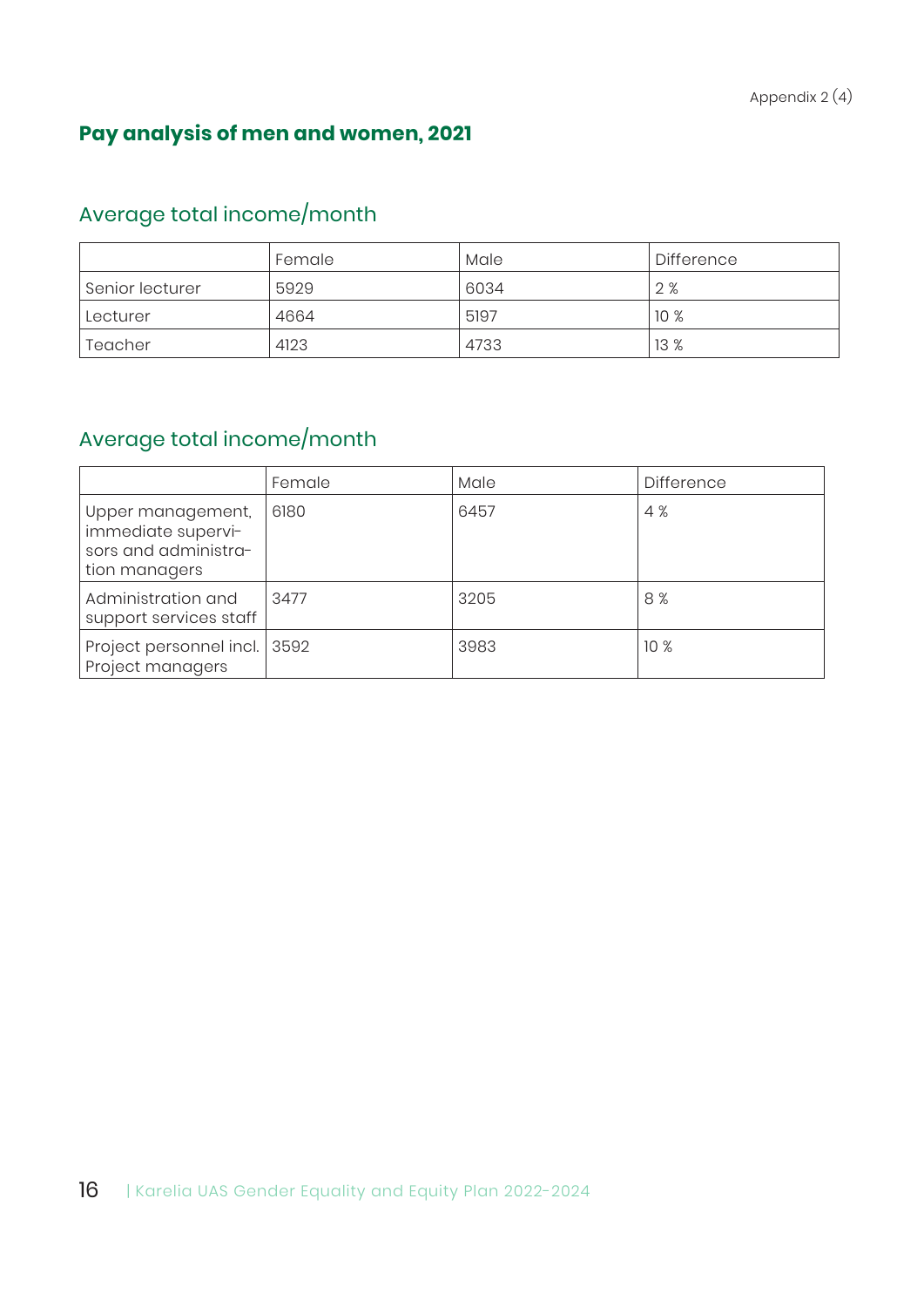Appendix 3 (4)

# **Family leaves 2021**

|                            | Juridical gender |                  |
|----------------------------|------------------|------------------|
|                            | Female           | Male             |
| Child-care<br>leave        | 258              | Ω                |
| Paternity<br>leave         | O                | 116              |
| Parental leave             | 190              | O                |
| Maternity<br>leave         | 18               | $\left( \right)$ |
| Temporary<br>nursing leave | 54               | 4                |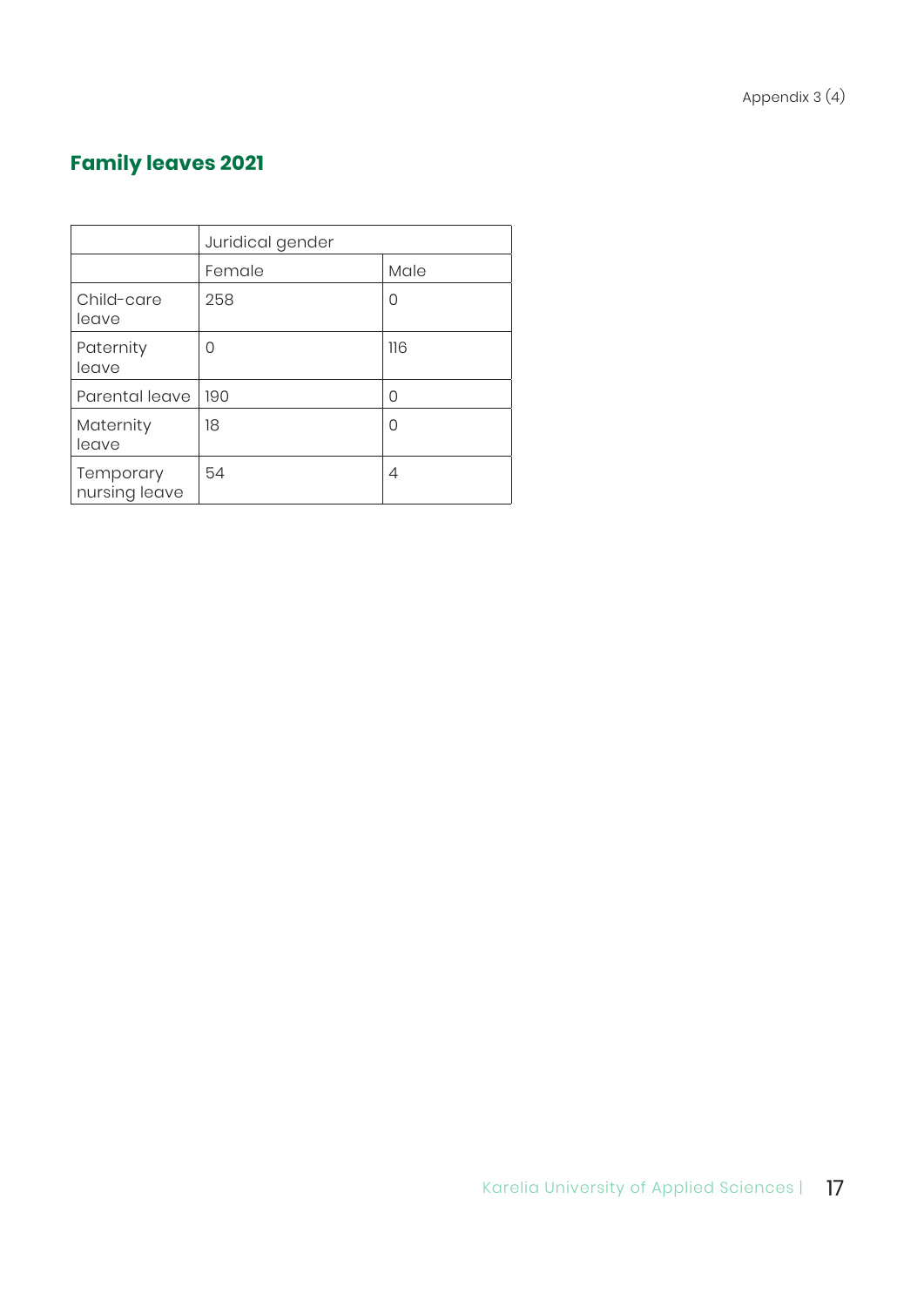# **Gender of priority applicants to Karelia in 2020 by application targets**

|                                                                                                                   | male       | female | no infor-<br>mation | Total |
|-------------------------------------------------------------------------------------------------------------------|------------|--------|---------------------|-------|
| <b>Karelia UAS</b>                                                                                                | 786        | 1110   | 132                 | 2028  |
| Bachelor of Business Administration, International Business, daytime<br>studies, application period 8 - 22.1.2020 | 15         | 12     | 90                  | 117   |
| Bachelor of Health Care, Physiotherapist (UAS), daytime studies                                                   | 99         | 126    | 3                   | 228   |
| Bachelor of Engineering (UAS), Energy and Environmental Engineering,<br>daytime studies                           | 30         | 15     |                     | 45    |
| Bachelor of Engineering (UAS), Industrial Management, daytime studies,<br>application period 8. - 22.1.2020       | 6          | 9      | 36                  | 51    |
| Bachelor of Engineering (UAS), Mechanical Engineering, daytime studies                                            | 48         | 3      |                     | 51    |
| Bachelor of Engineering (UAS), Civil Engineering, daytime studies                                                 | 45         | 6      |                     | 51    |
| Bachelor of Engineering (UAS), Building Services Engineering, daytime<br>studies,                                 | 45         | 3      |                     | 48    |
| Master of Engineering (UAS), Forestry (Master's Degree, UAS), Sustainable<br>Energy Economy                       | 12         | 6      |                     | 18    |
| Master of Engineering (UAS), (Master's Degree UAS), Technology Compe-<br>tence Management                         | 24         | 6      |                     | 30    |
| Bachelor of Culture and Arts (UAS), Media, daytime studies                                                        | 48         | 36     |                     | 84    |
| Bachelor of Engineering in Natural Resources, Forestry (UAS), daytime<br>studies                                  | 63         | 18     |                     | 81    |
| Bachelor of Hospitality Management (UAS), Tourism, daytime studies                                                | 12         | 24     |                     | 36    |
| Bachelor of Health Care, Nursing (UAS), multiform studies                                                         | 12         | 84     |                     | 96    |
| Bachelor of Health Care, Nursing (UAS), multiform studies, additional ap-<br>plication                            | 12         | 63     |                     | 75    |
| Bachelor of Health Care, Nursing (UAS), daytime studies                                                           | 15         | 81     | 3                   | 99    |
| Master of Health Care (UAS), Development and Management of Active<br>Ageing                                       |            | 72     |                     | 72    |
| Master of Health Care (UAS), Development and Management of Health<br>care and Social Services                     | $\hbox{9}$ | 54     |                     | 63    |
| Bachelor of Social Services (UAS)Social Services, multiform studies                                               | 15         | 4      |                     | 156   |
| Bachelor of Social Services (UAS) Social Services, daytime studies                                                | 24         | 150    |                     | 174   |
| Bachelor of Health Care (UAS), Public Health Nursing, daytime studies                                             | 3          | 84     |                     | 87    |
| Bachelor of Business Administration (UAS), Business Economics, multi-<br>form studies                             | 36         | 69     |                     | 105   |
| Bachelor of Business Administration (UAS), Business Economics, daytime<br>studies                                 | 66         | 48     |                     | 114   |
| Bachelor of Business Administration (UAS), Business Information Technol-<br>ogy, daytime studies                  | 4          | 33     |                     | 174   |
| Master of Business Administration (UAS), Business Management and<br>Leadership                                    | 18         | 36     |                     | 54    |
| Altogether                                                                                                        | 786        | 1110   | 132                 | 2028  |